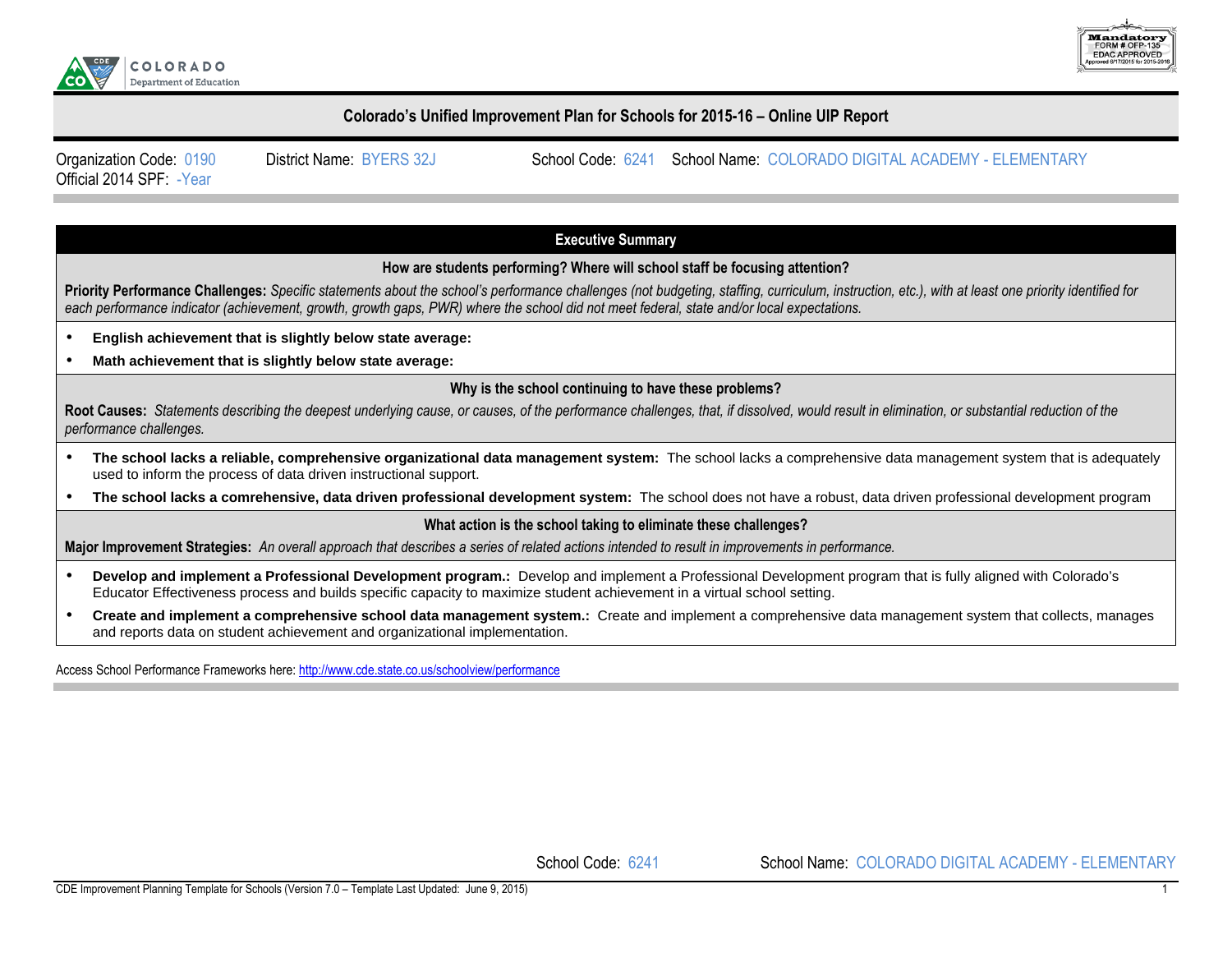



# **Section II: Improvement Plan Information**

| Improvement Plan Information                                                |                                                                                                                                            |  |  |  |  |  |  |
|-----------------------------------------------------------------------------|--------------------------------------------------------------------------------------------------------------------------------------------|--|--|--|--|--|--|
|                                                                             | The school is submitting this improvement plan to satisfy requirements for (check all that apply):                                         |  |  |  |  |  |  |
| <b>State Accreditation</b><br>$\bowtie$<br><b>Improvement Support Grant</b> | Title I Focus School<br><b>Colorado Graduation Pathways Program</b><br>Tiered Intervention Grant (TIG)<br>School<br>$\mathbf{1}$<br>Other: |  |  |  |  |  |  |
| <b>School Contact Information</b>                                           |                                                                                                                                            |  |  |  |  |  |  |
| Name, Title                                                                 | Chad Auer, Principal                                                                                                                       |  |  |  |  |  |  |
| Email                                                                       | chad.auer@coloradoed.org                                                                                                                   |  |  |  |  |  |  |
| Phone                                                                       | $(303)$ 255-4650                                                                                                                           |  |  |  |  |  |  |
| <b>Mailing Address</b>                                                      | 1526 Cole Blvd Lakewood, Colorado 80401                                                                                                    |  |  |  |  |  |  |
|                                                                             |                                                                                                                                            |  |  |  |  |  |  |
| Name, Title                                                                 | Julie Forland, Asst Principal                                                                                                              |  |  |  |  |  |  |
| Email                                                                       | julie.forland@coloradoed.org                                                                                                               |  |  |  |  |  |  |
| Phone                                                                       | $(303)$ 255-4650                                                                                                                           |  |  |  |  |  |  |
| <b>Mailing Address</b>                                                      | 1526 Cole Blvd Lakewood, Colorado 80401                                                                                                    |  |  |  |  |  |  |
|                                                                             |                                                                                                                                            |  |  |  |  |  |  |

# **Additional Information about the School**

| <b>Comprehensive Review and Selected Grant History</b>                  |                                                                                                                   |      |  |  |
|-------------------------------------------------------------------------|-------------------------------------------------------------------------------------------------------------------|------|--|--|
| <b>Related Grant Awards</b>                                             | Has the school received a grant that supports<br>the school's improvement efforts? When was<br>the grant awarded? | None |  |  |
| Diagnostic Review, School<br>Support Team or<br><b>Expedited Review</b> | Has (or will) the school participated in a<br>Diagnostic Review, SST or Expedited Review?<br>If so, when?         | None |  |  |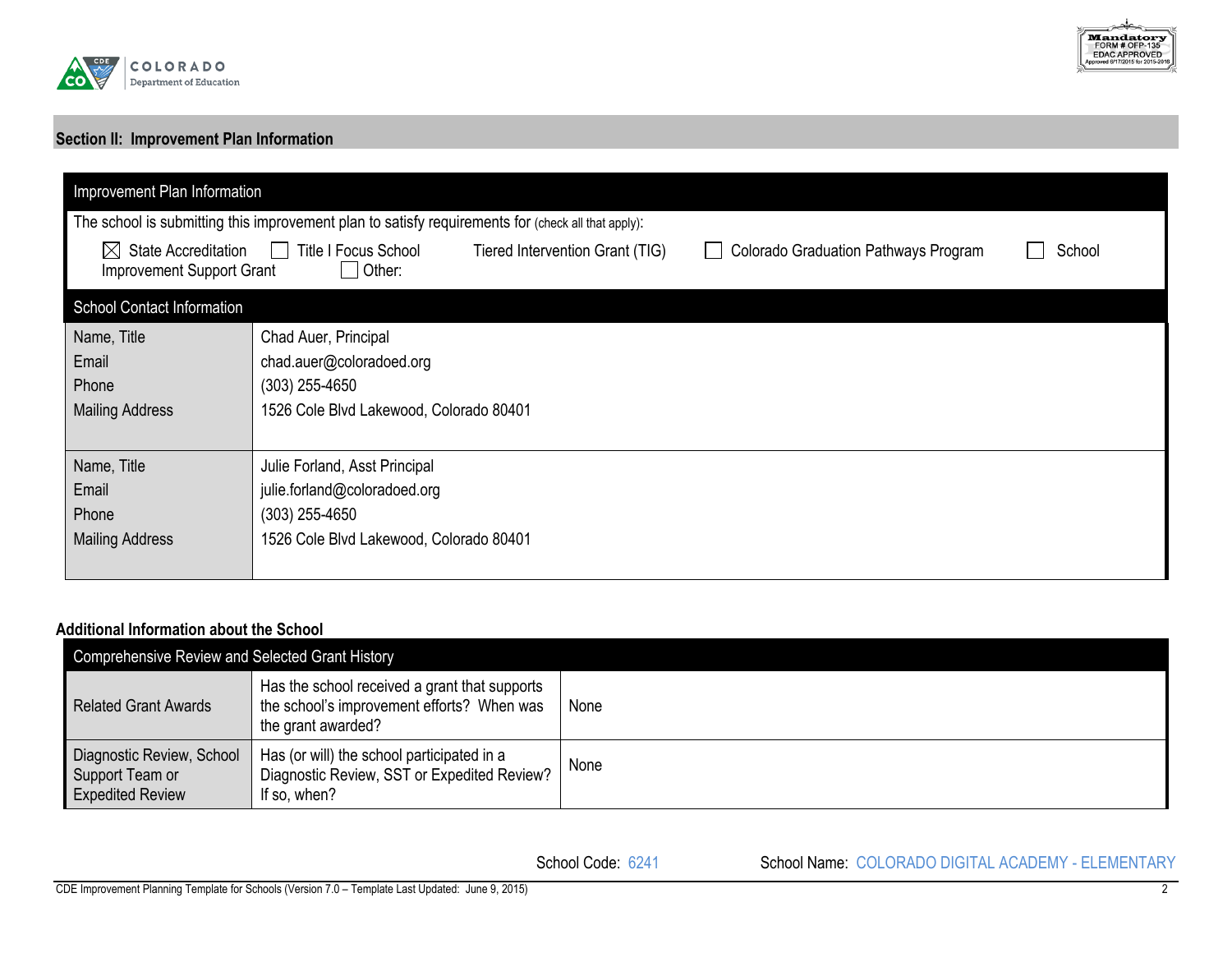



| <b>External Evaluator</b> | Has the school partnered with an external<br>evaluator to provide comprehensive<br>evaluation? Indicate the year and the name of<br>the provider/tool used. | None |
|---------------------------|-------------------------------------------------------------------------------------------------------------------------------------------------------------|------|
|---------------------------|-------------------------------------------------------------------------------------------------------------------------------------------------------------|------|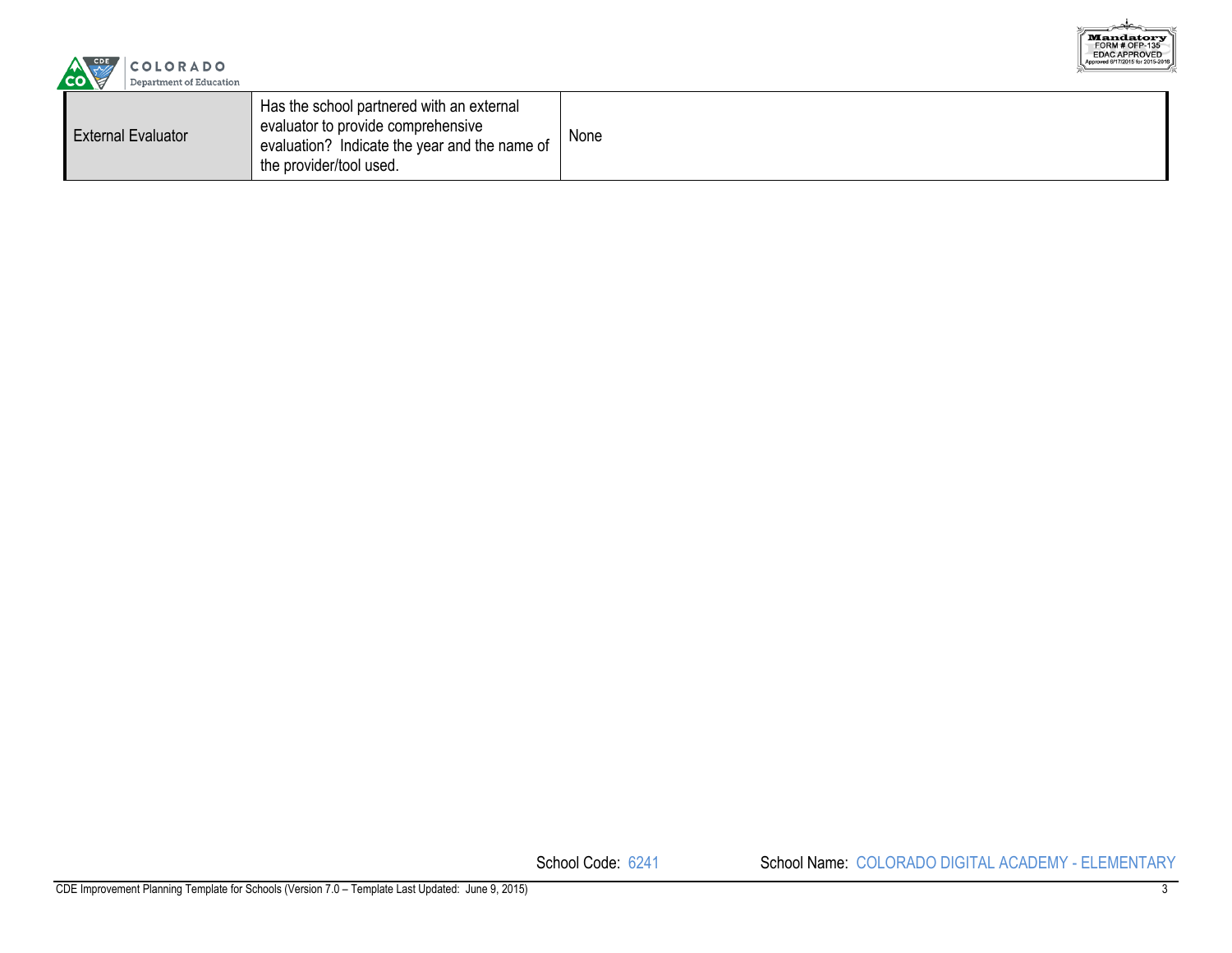



### **Section III: Narrative on Data Analysis and Root Cause Identification**

This section corresponds with the "Evaluate" portion of the continuous improvement cycle. The main outcome is to construct a narrative that describes the process and results of the analysis of the data for your school. The analysis should justify the performance targets and actions proposed in Section IV. Two worksheets have been provided to help organize your data analysis for your narrative. This analysis section includes: identifying where the school did not at least meet minimum state and federal accountability expectations; describing progress toward targets for the prior school year; describing what performance data were used in the analysis of trends; identifying trends and priority performance challenges (negative trends); describing how performance challenges were prioritized; identifying the root causes of performance challenges; describing how the root causes were identified and verified and what data were used; and describing stakeholder involvement in the analysis.

*Implications of Colorado Measures of Academic Success (CMAS) on Data Analysis:* During the 2014-15 school year, Colorado transitioned from reading, writing and math TCAP assessments to CMAS PARCC English language arts and math assessments. These assessments measure related, but different content standards and are expected to have different proficiency levels. As a result, updating the data analysis this year (particularly the trend statements) may be more challenging. While the school's data analysis is still expected to be updated, some modifications in typical practice may be needed.

# **1. Description of School Setting and Process for Data Analysis**

Provide a very brief description of the school to set the context for readers (e.g., demographics). Include the general process for developing the UIP and participants (e.g., SAC).

**Description:** In 2013, there were 28 online schools and programs serving 16,215 students throughout Colorado. A majority of online schools have performed in the bottom quartile of all Colorado schools for the past three years. Students in online schools are graduating at a significantly lower rate and dropping out at a significantly higher rate than students enrolled in brick-and-mortar schools. More than 70% of students enrolled in Colorado online schools (excluding AECs) are under management by for-profit Education Management Providers. The new leaders of Colorado Digital Academy believe in the transformational power of online education and contend that there is a need for a better online school in Colorado. Specifically, Colorado Digital Academy believes:

- A truly independent, locally-controlled online school can and will perform better than the majority of the existing Colorado online schools.
- The negative impact of for-profit Education Management Providers on the history of online schools in Colorado cannot be underestimated.
- Investing in Academic Performance, Professional Development, Data Management systems, and Continuous Improvement & Strategic Growth are keys to turning the tide and changing the performance outcomes of online schools in Colorado.

Therefore, in 2014 Colorado Digital Academy broke away from K12 Inc. and became a separate Colorado elementary school. Colorado Digital Academy fired K12 Inc. as an Education Management Provider and assumed all leadership duties for the school locally. The charter is currently held by Byers school district. Colorado Digital Academy's vision is to provide an innovative education option that leverages technology for individualized student success. Our mission is to provide student opportunities and options through an adaptive, encouraging, and innovative high-quality online learning environment. We believe that all students have potential to learn and achieve, and education is a partnership with our students, parents, teachers, and other school staff. We all have responsibilities for each student's success. We are committed to collaborating with parents to fulfill the mission and vision of our school.

We fully accept the reality that there is, and will likely always be, skeptics and critics of online education. Similarly, we accept the fact that there are, and always will be, skeptics and critics of public education in general. Regardless, we are forging a new chapter in Colorado's online education environment because we know that thoughtful innovation can unleash

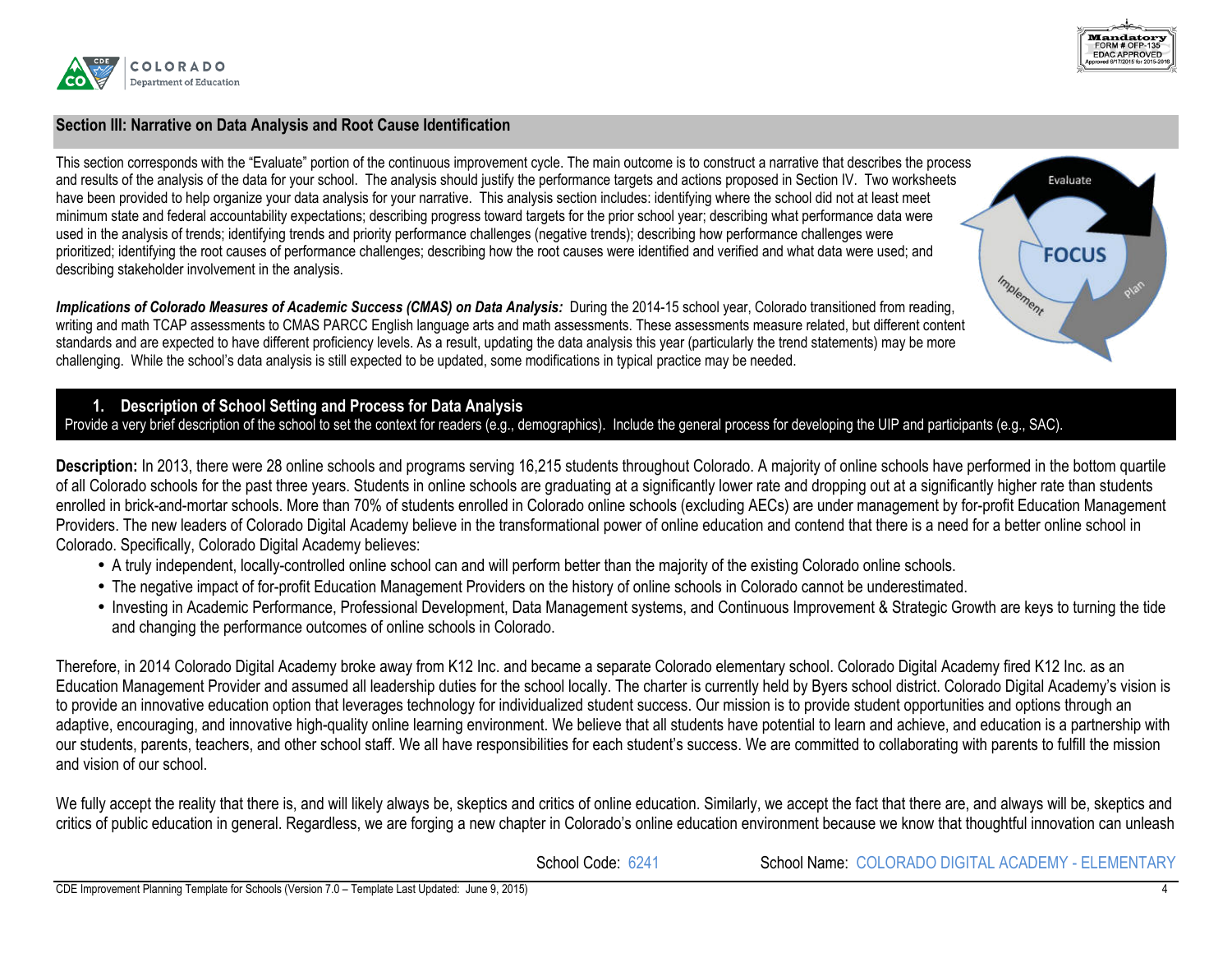



enormous potential. We are committed to learning from the past in order to more effectively leverage technology to deliver high quality education option to students. We value collegial, candid and constructive relationships with our colleagues across the K-12 education sector. We also value entrepreneurialism, creativity and progress. Together, we believe we have the ingredients for meeting the needs of many Colorado students.

As a public charter school, Colorado Digital Academy is open to any eligible student residing in Colorado. Our target student profile is not limited to any specific demographic. Instead, the school program is designed and organized to serve students and families who have chosen (and need) an online classroom setting. For example, our students include:

- Individuals who are self-directed and seek a wider range of academic options than those available locally.
- Students of all ability levels seeking additional academic and learning opportunities.
- Families seeking a setting that supports their family relationships and/or personal beliefs and values, and families who prefer to school at home.
- Individuals who are high-risk/at-risk for successfully achieving high school graduation or equivalency or those who need credit recovery for previously failed courses.
- Students with health reasons that prohibit them from attending typical classroom programs at brick-and-mortar schools.
- Families in the military or employed in industries requiring them to relocate frequently.
- Students who require alternative scheduling to accommodate their needs (e.g., sports, drama, extracurricular activities, rural students with family business obligations).
- Families who prefer a learning environment for their children that is free from bullying, violence, and domestic terrorism (a fast-growing segment of online school enrollees).

How We Uniquely Prepare Students for College and Career Success: While we believe that every student can achieve success, not every education model is conducive to unleashing every student's potential. That is, some students thrive in neighborhood schools, others in private parochial schools and yet others in alternative environments. We do not hold that our school is the only, best option. In fact, we argue that no such option exists. Instead, we uniquely weave the attributes of technology into a standards based curricular and instructional program to deliver a highly individualized academic experience. Some may disagree, but we believe that not every student ''fits'' the college mold. In fact, some may have entrepreneurial designs, vocational goals, desire to raise a family rather than work, or wish to serve in the military as their career choice. We provide educational options and opportunities for students to achieve their full potential based on who the student is, rather than whom we think they should be. We believe that our model honors a wide diversity of students, their dreams and their justifiably unique definitions of the American dream.

We believe that student learning should be differentiated, uniquely planned for each student, relevant, collaborative, and applicable to life. Everything we do is intended to prepare students for college and career success as well as overall success in life. As an online charter school, Colorado Digital Academy uses technology to bring education to the student rather than the child to the education. Our unique learning model includes a rigorous and comprehensive curriculum, the flexibility of learning anytime/anywhere, and the support of Highly Qualified professional educators. The curriculum is research-based, time-tested, content-rich, aligned to the Common Core, and designed to meet or exceed the Colorado Academic Standards. The curriculum and teaching strategies accommodate the needs of a diverse set of learners—those students eager to stretch their horizons on a challenging path of individual-based inquiry as well as those requiring more time-on-task and personalized courses that spark their interest. Innovative and effective instructional methods include cooperative learning, graphic organizers, role-playing, activating prior knowledge, scaffolding, personal connection journaling, and Socratic Method.

What We Want to Accomplish: We want to fulfill our vision and mission and play a critical role in preparing the next generation to be successful, productive citizens in society. Like all high-performing schools, Colorado Digital Academy is committed to data-driven instruction and decision-making, responsive governance, across-the-board accountability, and transparency. Our instructional model and educational philosophies are well suited for the diversity we anticipate will be represented in our student population. The educational program is personalized to each student's needs and abilities, and we employ a variety of teaching strategies to accommodate diverse learning styles. Our model allows us to demonstrate best practice, such as optimal use of technology in learning and teaching, high quality instruction and curriculum, data-driven decision making, and focused and wellstructured instructional practices (e.g., parent engagement, personalized learning plans, mastery of standards, web-based and face-to-face professional development, and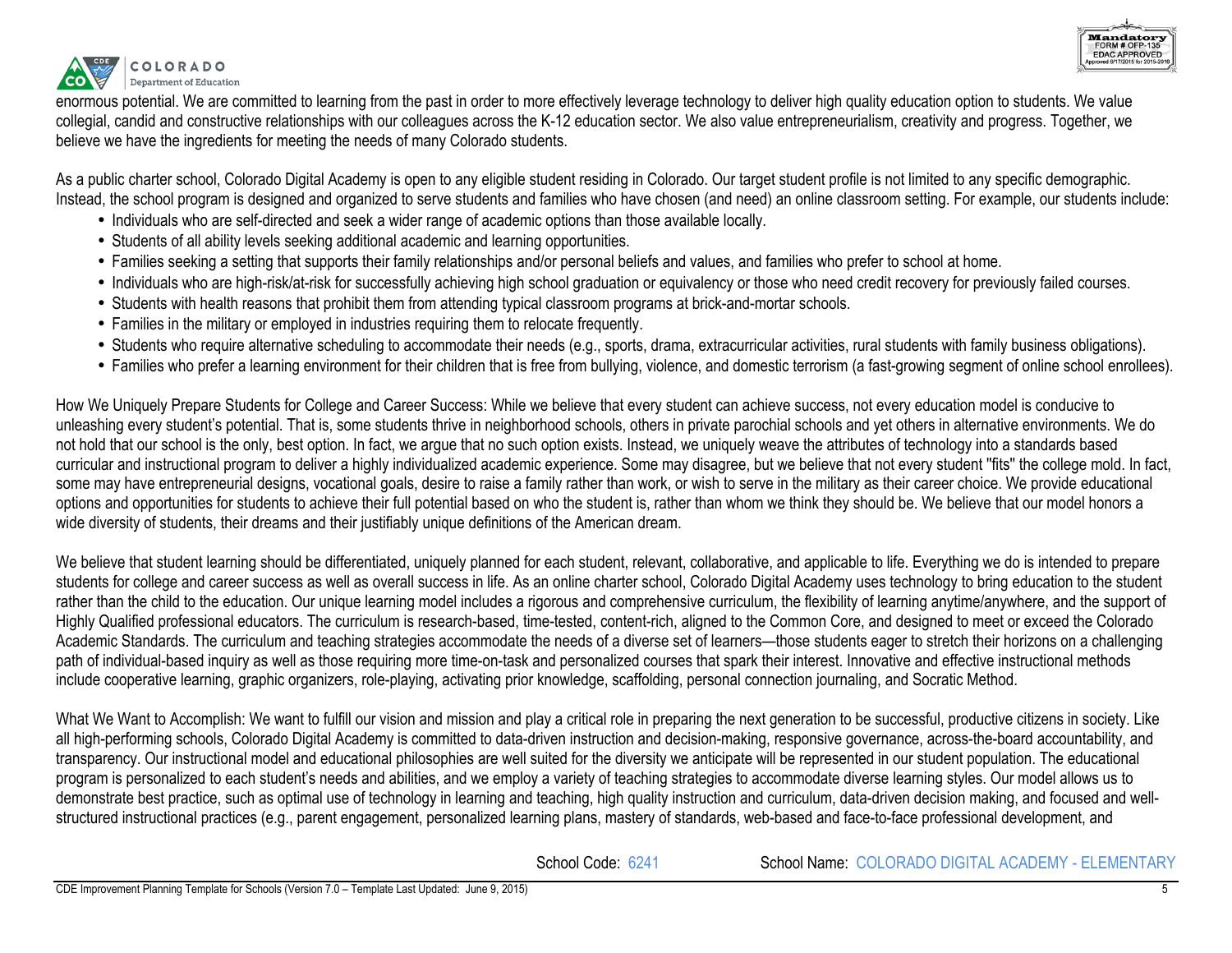



successful intervention for students who are struggling). Colorado Digital Academy is supported in its efforts to ensure student success by the Rocky Mountain Charter Collaborative, established under the Colorado Charter School Collaborative Act. .

# **2. Prior Year Targets**

Consider the previous year's progress toward the school's targets. Identify the overall magnitude of the school's performance challenges.

# **Academic Achievement (Status)**

**Prior Year Target:** By the end of the 2014/15 SY the percentage of students scoring P+ in READING will be 72% **Performance on Target:** Based on PARCC data of the students who participated in the PARCC assessment, the school Approached Expectations in English.

**Prior Year Target:** By the end of 2014/15 SY the percentage of students scoring P+ in MATH will be 71% **Performance on Target:** Based on PARCC data of the students who participated in the PARCC assessment, the school Partially Met Expectations in Math.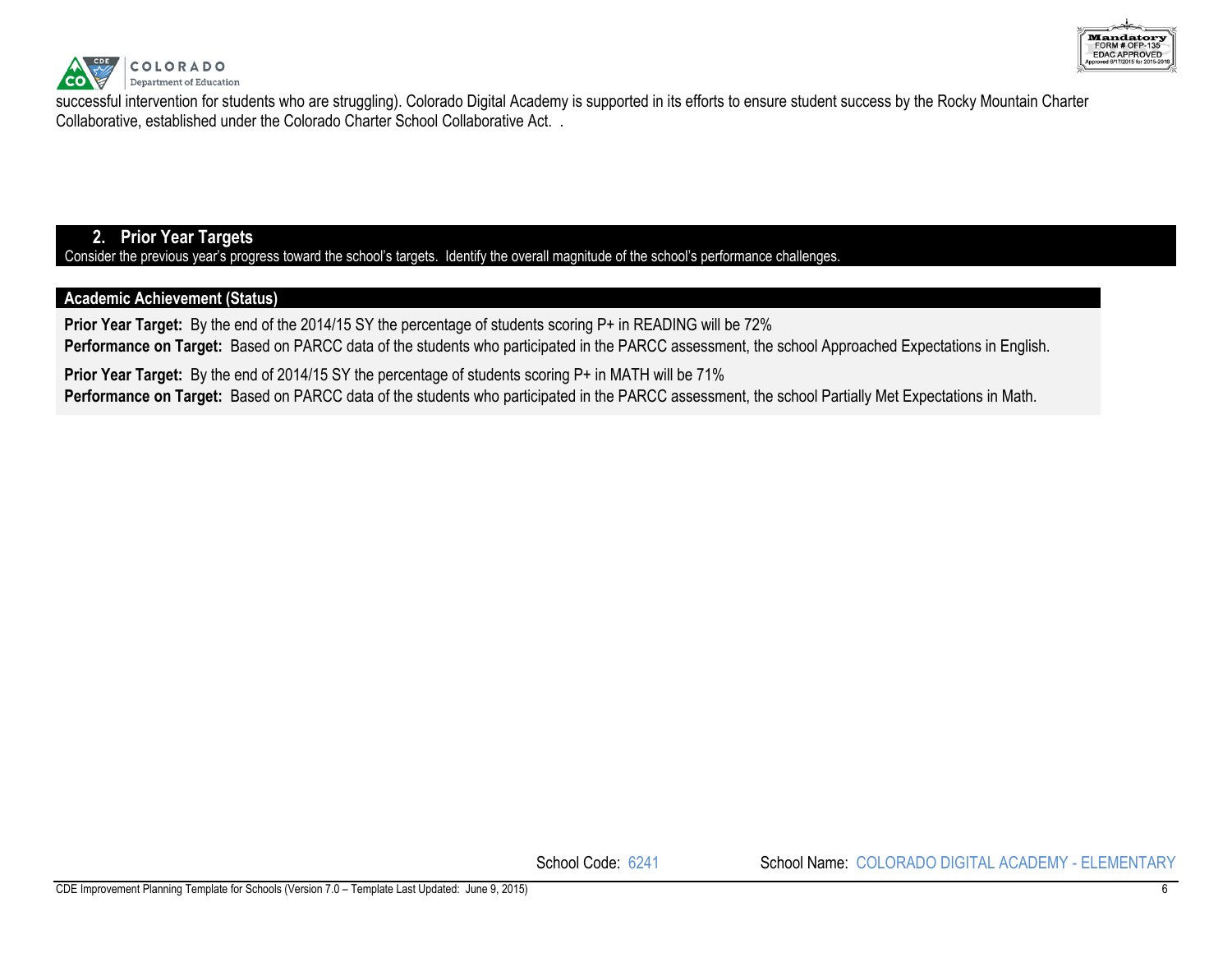

# **3. Current Performance**

Review the SPF and local data. Document any areas where the school did not at least meet state/ federal expectations.

#### **Reflection**

PARCC Results for CODA:

|       | <b>PARCC ENGLISH</b> |     |     |       | MATH                                          |             |     |     |
|-------|----------------------|-----|-----|-------|-----------------------------------------------|-------------|-----|-----|
| Grade | <b>PARCC</b>         |     |     |       | State District CODA PARCC State District CODA |             |     |     |
| 13    | 736                  | 737 | 732 | 731   | 738                                           | 737         | 729 | 718 |
|       | 742                  | 742 | 730 | 723   | 736                                           | 734         | 722 | 717 |
| 5     | 741                  | 741 | 729 | 728   | 736                                           | 733         | 718 | 717 |
| 6     | 740                  | 740 | 737 | 732   | 735                                           | 734         | 729 | 728 |
|       | 739.75               | 740 | 732 | 728.5 | 736.25                                        | 734.5 724.5 |     | 720 |

English: Approaching Expectations Math: Partially Met Expectations

# **4. Trend Analysis**

Provide a description of the trend analysis that includes at least three years of data (state and local data). Trend statements should be provided in the four performance indicator areas and by disaggregated groups. Trend statements should include the direction of the trend and a comparison (e.g., state expectations, state average) to indicate why the trend is notable.

### **Academic Achievement (Status)**

- CODA students appear to demonstrate a stable trend in ENGLISH, consistently scoring slightly below the state average (CODA = 728; State = 739)
- CODA students appear to demonstrate a stable trend in MATH, consistently scoring slightly below state average (CODA = 720; State = 736)

**Priority Performance Challenges and Root Cause Analysis**

Priority Performance Challenges: Identify notable trends (or a combination of trends) that are the highest priority to address (priority performance challenges). No more than 3-5 are recommended. Provide a rationale for why these challenges have been selected and address the magnitude of the school's overall performance challenges.

School Code: 6241 School Name: COLORADO DIGITAL ACADEMY - ELEMENTARY

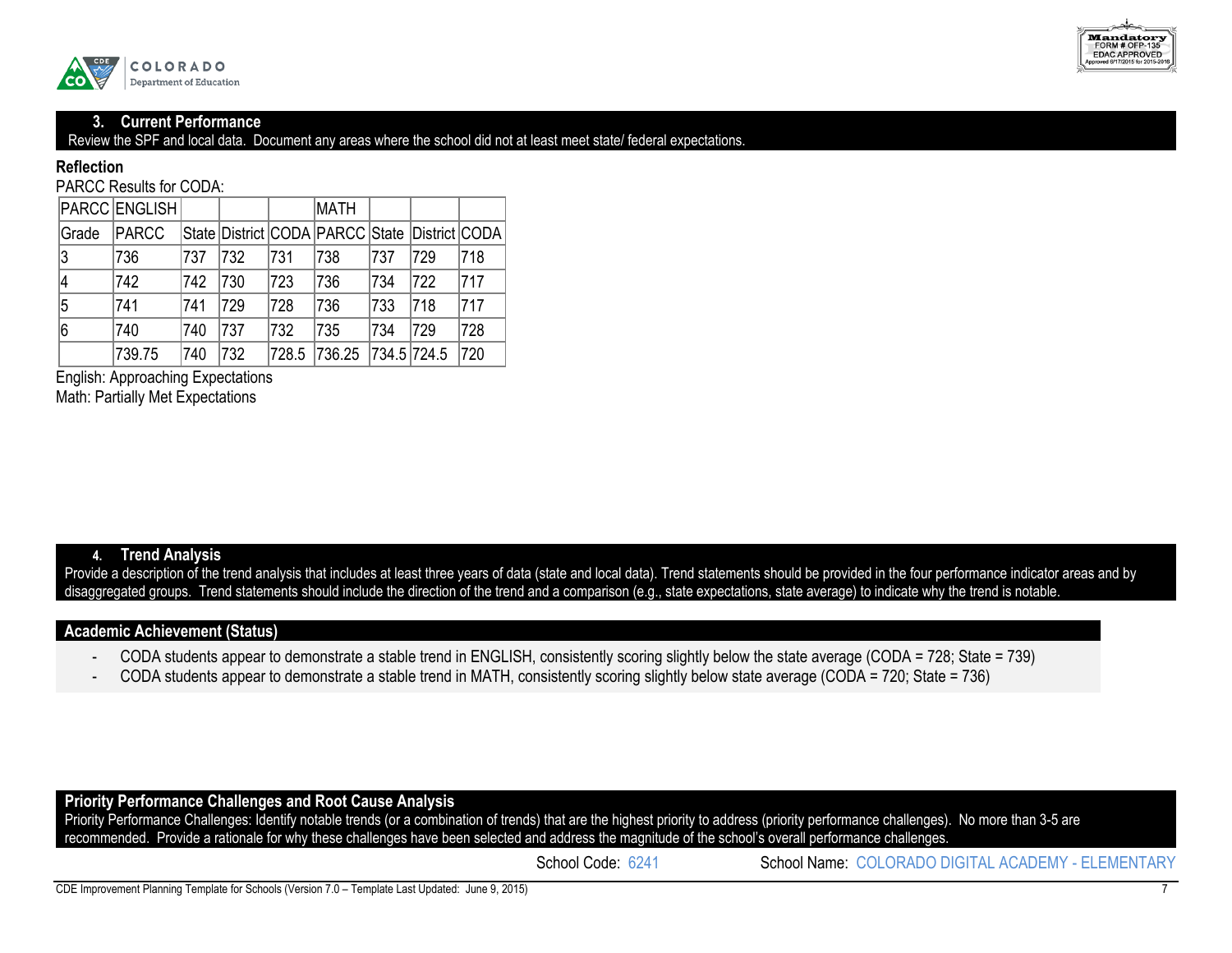



Root Cause: Identify at least one root cause for every priority performance challenge. Root causes should address adult actions, be under the control of the school, and address the priority performance challenge(s). Provide evidence that the root cause was verified through the use of additional data. A description of the selection process for the corresponding major improvement strategies is encouraged.

| <b>Priority Performance Challenge</b>                     |               | <b>Root Cause</b>                                                                                                                                                                                                                   |
|-----------------------------------------------------------|---------------|-------------------------------------------------------------------------------------------------------------------------------------------------------------------------------------------------------------------------------------|
|                                                           |               |                                                                                                                                                                                                                                     |
| English achievement that is slightly below state average: | $\Rightarrow$ | The school lacks a reliable, comprehensive organizational data management system:<br>The school lacks a comprehensive data management system that is adequately used to<br>inform the process of data driven instructional support. |
|                                                           |               | The school lacks a comrehensive, data driven professional development system: The<br>school does not have a robust, data driven professional development program                                                                    |
| Math achievement that is slightly below state average:    |               | The school lacks a reliable, comprehensive organizational data management system:<br>The school lacks a comprehensive data management system that is adequately used to<br>inform the process of data driven instructional support. |
|                                                           |               | The school lacks a comrehensive, data driven professional development system: The<br>school does not have a robust, data driven professional development program                                                                    |

### **Reflection on Priority Performance Challenges**

Student achievement in the core content areas of English and Math are the are key indicators of school performance.

School Code: 6241 School Name: COLORADO DIGITAL ACADEMY - ELEMENTARY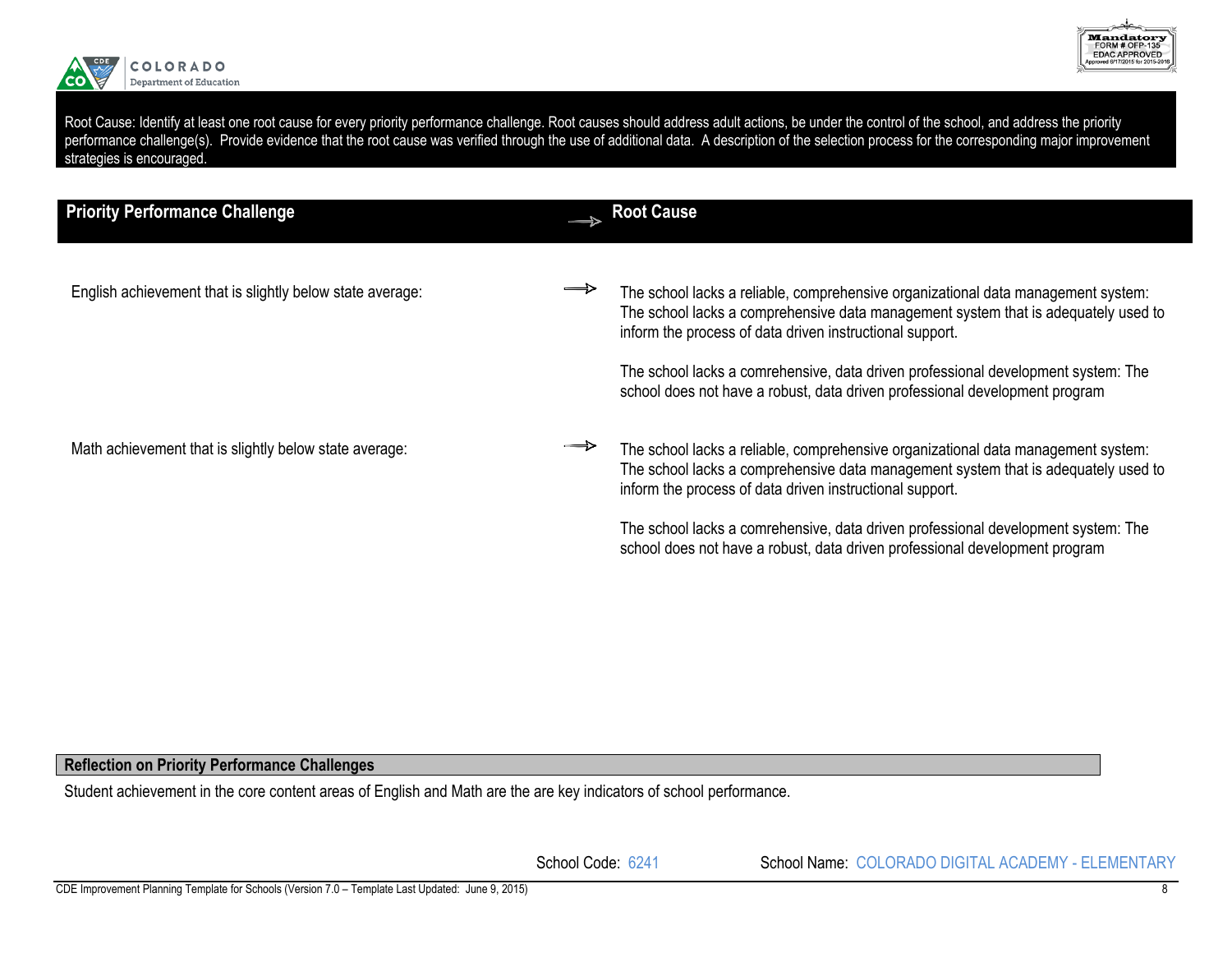



## **Reflection on Root Cause**

These root causes were selected based on a collaborative analysis of qualitative and quantitative data.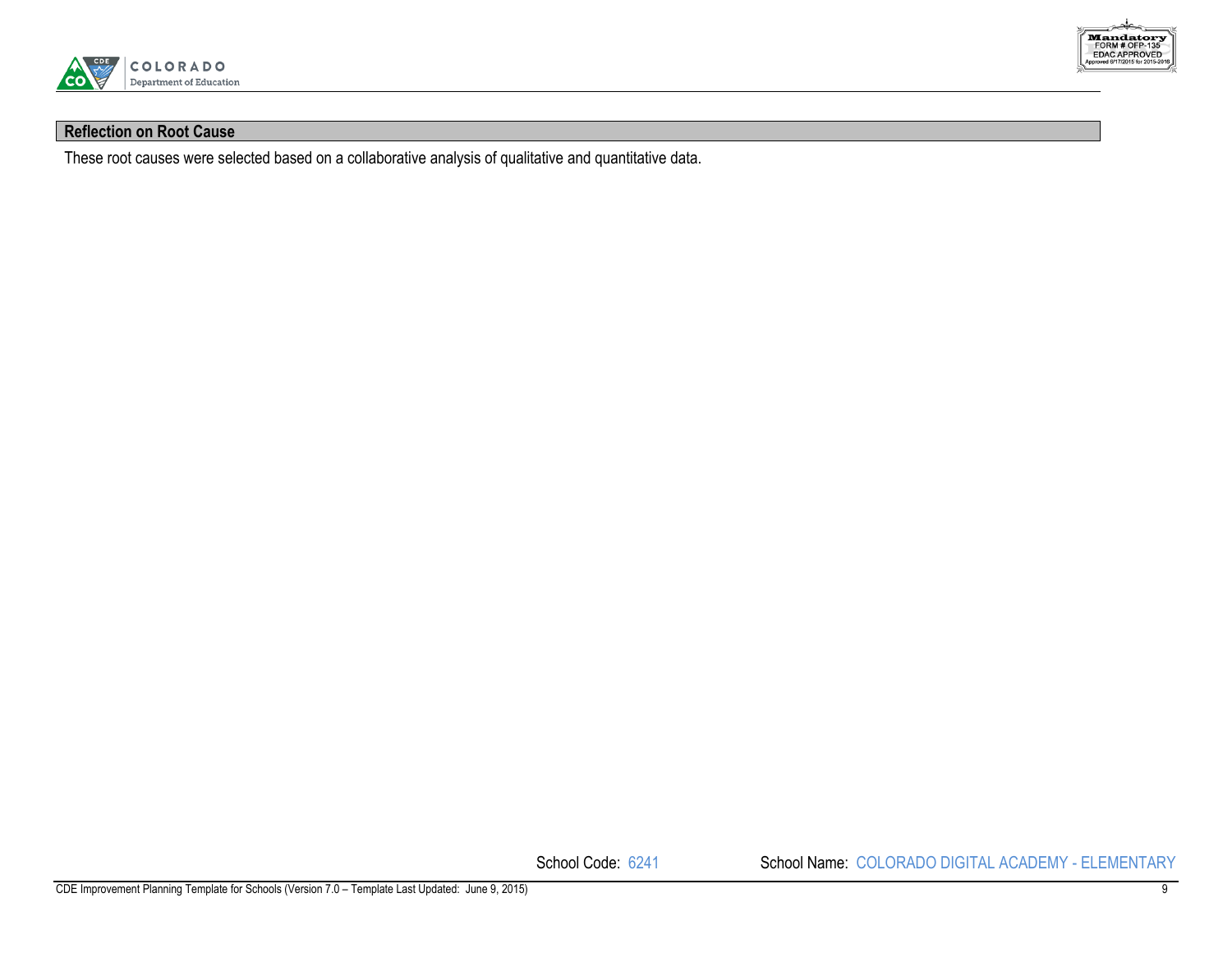



# **1. Summary/Conclusion**

By developing and implementing a comprehensive, data driven PD system as well as a reliable, comprehensive organizational data management system the school will improve student outcomes and increase school performance.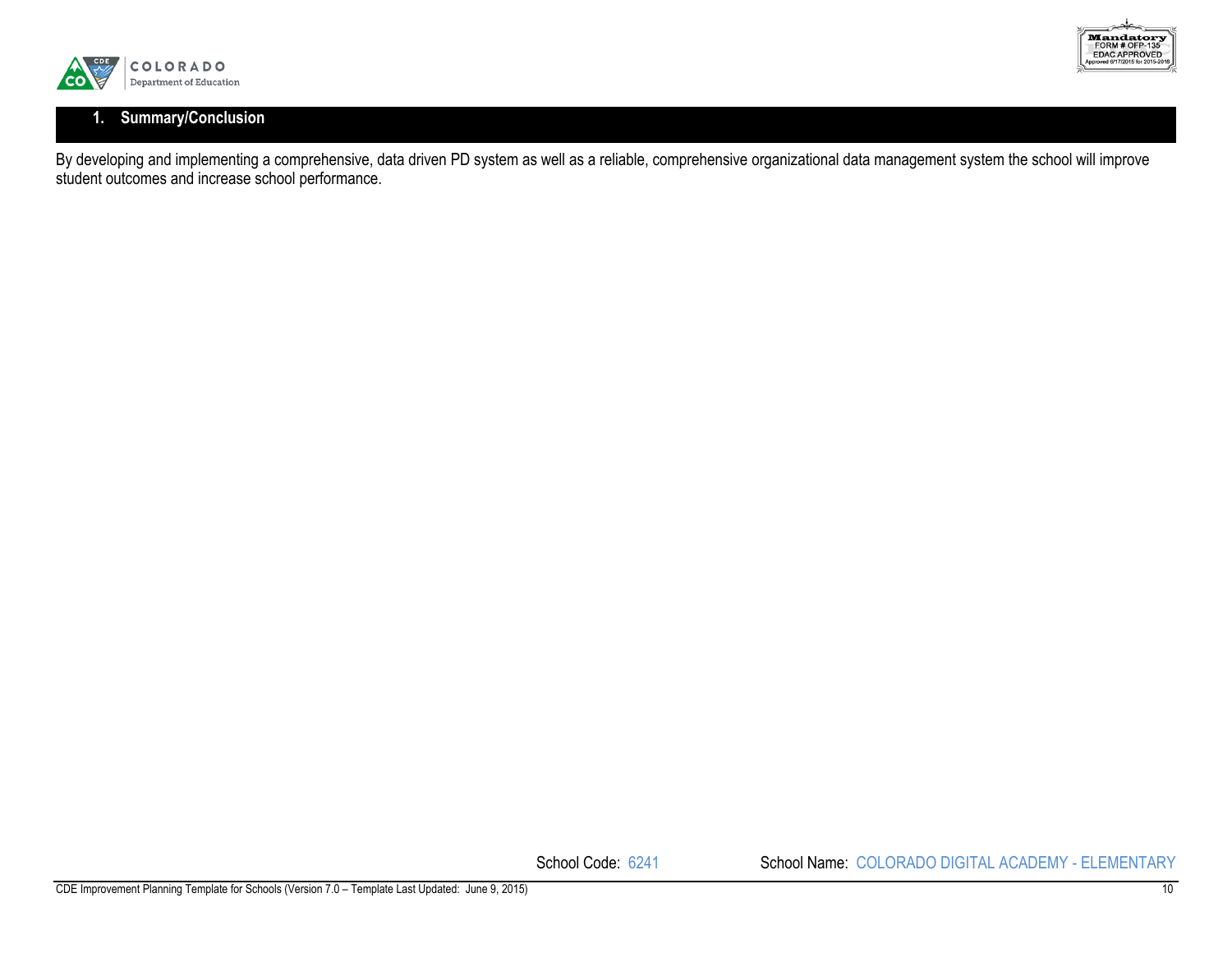

# **Section IV: Action Plan(s)**



This section addresses the "Plan" portion of the continuous improvement cycle. First, identify annual performance targets and the interim measures. This will be documented in the required *School Target Setting Form* on the next page. Then move into action planning, which should be captured in the *Action Planning Form*.

Schools are expected to set their own annual targets for the performance indicators (i.e. academic achievement, academic growth, academic growth gaps, and postsecondary and workforce readiness). At a minimum, schools should set targets for each of the performance indicators where state expectations were not met; targets should also be connected to prioritized performance challenges identified in the data narrative (section III). For each annual performance target, identify interim measures that will be used to monitor progress toward the annual targets at least quarterly during the school year.



Implications of Colorado Measures of Academic Success (CMAS) on Target Setting: During the 2014-15 school year, Colorado transitioned from reading, writing and math TCAP assessments to CMAS PARCC English language arts and math assessments. These assessments measure related, but different content standards and are expected to have different proficiency levels. As a result, setting targets based on the percent of students scoring proficient and advanced on TCAP is not appropriate. Furthermore, CDE does not yet know if student growth percentiles and median student growth percentiles will be available for accountability, planning or reporting use. It is known that adequate growth percentiles will not be available this school year for 2014-15 results. Target setting is still expected to occur in the UIP process during this transition period. However, some modifications in typical practice may be needed.

## **School Target Setting Form**

# **Academic Achievement (Status)**

| Subject                               |           |                                                                                    |
|---------------------------------------|-----------|------------------------------------------------------------------------------------|
| <b>Priority Performance Challenge</b> |           | English achievement that is slightly below state average                           |
| Annual                                | 2015-2016 | The average PARCC score of participating students in ENGLISH will be at least 735. |
| Performance                           |           |                                                                                    |
| Targets                               | 2016-2017 | The average PARCC score of participating students in ENGLISH will be at least 750. |
| Interim Measures                      |           | CBM's, I-Ready                                                                     |

| Subject                        |           |                                                                                 |
|--------------------------------|-----------|---------------------------------------------------------------------------------|
| Priority Performance Challenge |           | Math achievement that is slightly below state average                           |
| Annual                         | 2015-2016 | The average PARCC score of participating students in MATH will be at least 735. |
| Performance                    |           |                                                                                 |
| <b>Targets</b>                 | 2016-2017 | The average PARCC score of participating students in MATH will be at least 750. |
| Interim Measures               |           | CBM's.                                                                          |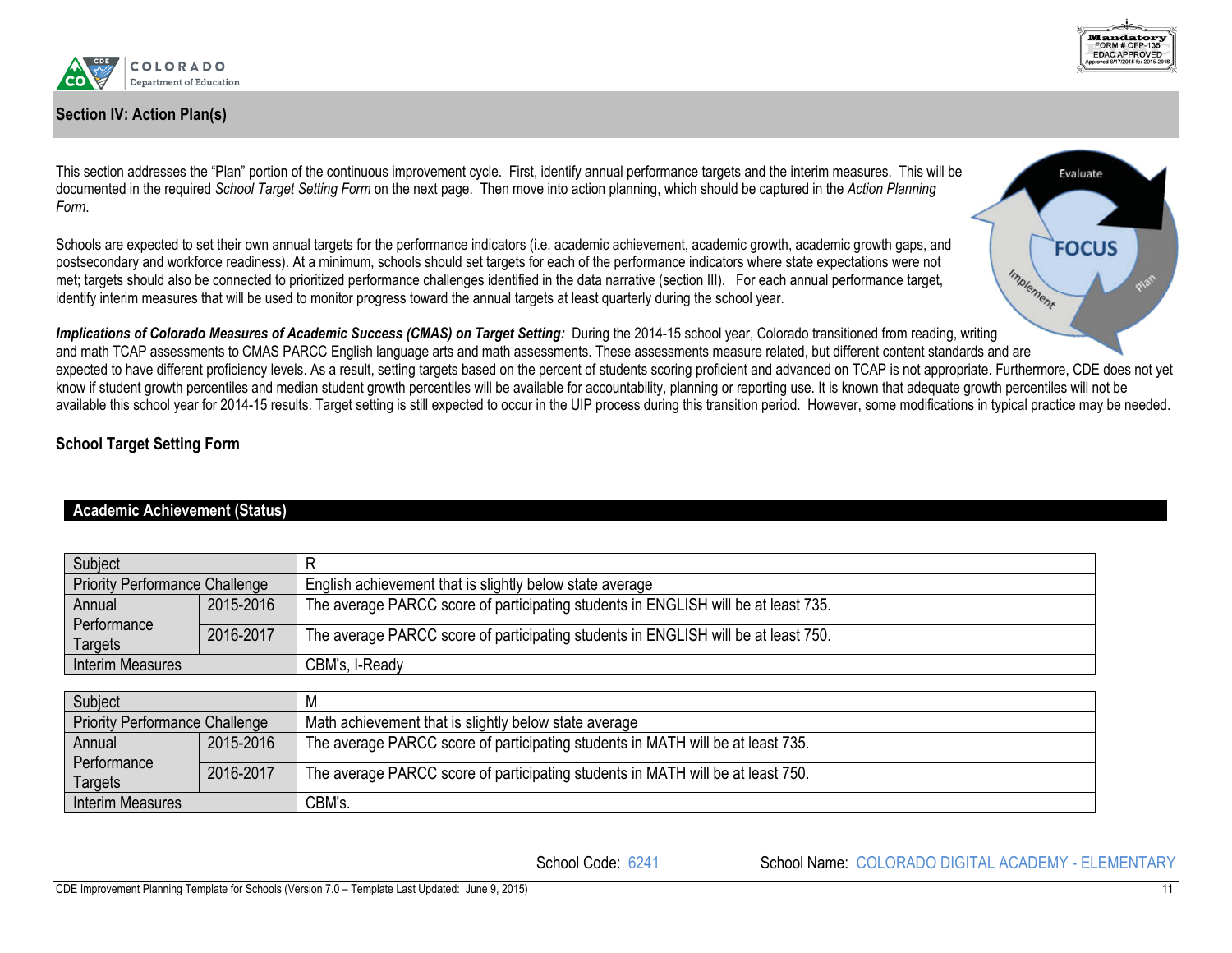

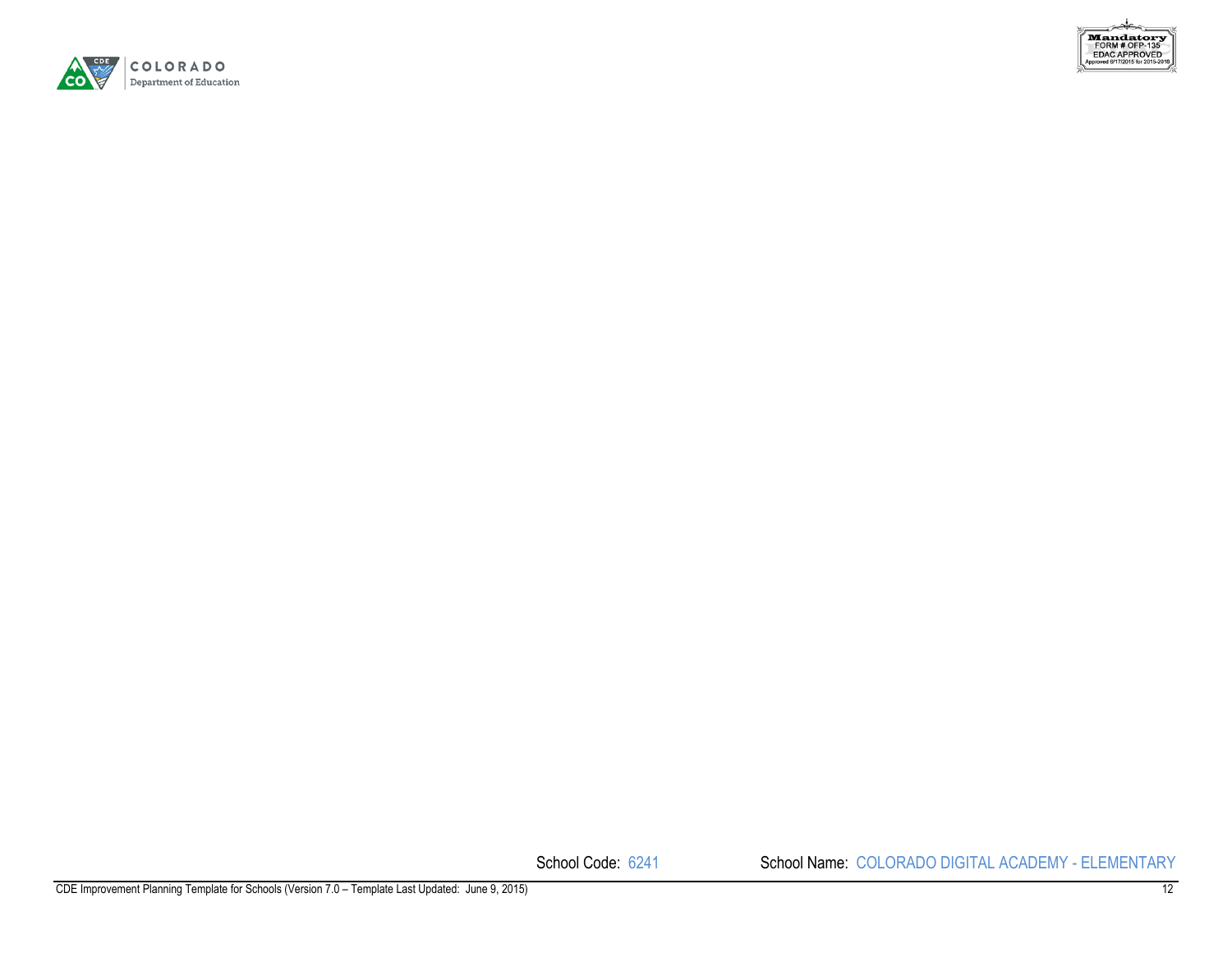

## **Action Planning Form for 2015-16 and 2016-17**

COLORADO Department of Education

Identify the major improvement strategy(s) for 2015-16 and 2016-17 that will address the root cause(s) determined in Section III. For each major improvement strategy, identify the root cause(s) that the major improvement strategy will help to dissolve. Then, indicate which accountability provision or grant opportunity it will address. Details should include the action steps that will be taken to implement the major improvement strategy, a general timeline, resources that will be used to implement the actions, and implementation benchmarks.

**Major Improvement Strategy:** Develop and implement a Professional Development program.

Develop and implement a Professional Development program that is fully aligned with Colorado's Educator Effectiveness process and builds specific capacity to maximize student achievement in a virtual school setting.

### **Root Cause(s) Addressed:**

The school lacks a reliable, comprehensive organizational data management system The school lacks a comrehensive, data driven professional development system

### **Accountability Provisions or Grant Opportunities Addressed by this Major Improvement Strategy** (check all that apply):

|                                              | ------                     |                                                                                         |        |
|----------------------------------------------|----------------------------|-----------------------------------------------------------------------------------------|--------|
| State Accreditatio<br>ιXΙ<br>. Accreditation | Title I.<br>I Focus School | (T G)<br>Colorado Graduation Pathways Program<br>Tiered Intervention<br><i>S</i> rant ' | Other: |

| <b>Action Steps</b>   |                                                                   |
|-----------------------|-------------------------------------------------------------------|
| Jan. 2016 - Jun. 2016 | Analyze current PD practices in peer organizations/schools        |
|                       | <b>Description:</b>                                               |
|                       | Gather data on PD programs within the virtual school environment. |
|                       | <b>Implementation Benchmarks:</b>                                 |
|                       | Spring 2016: Gather data and identify best practices              |
|                       | <b>Resources:</b>                                                 |
|                       | Staff time to conduct research                                    |
|                       |                                                                   |

School Code: 6241 School Name: COLORADO DIGITAL ACADEMY - ELEMENTARY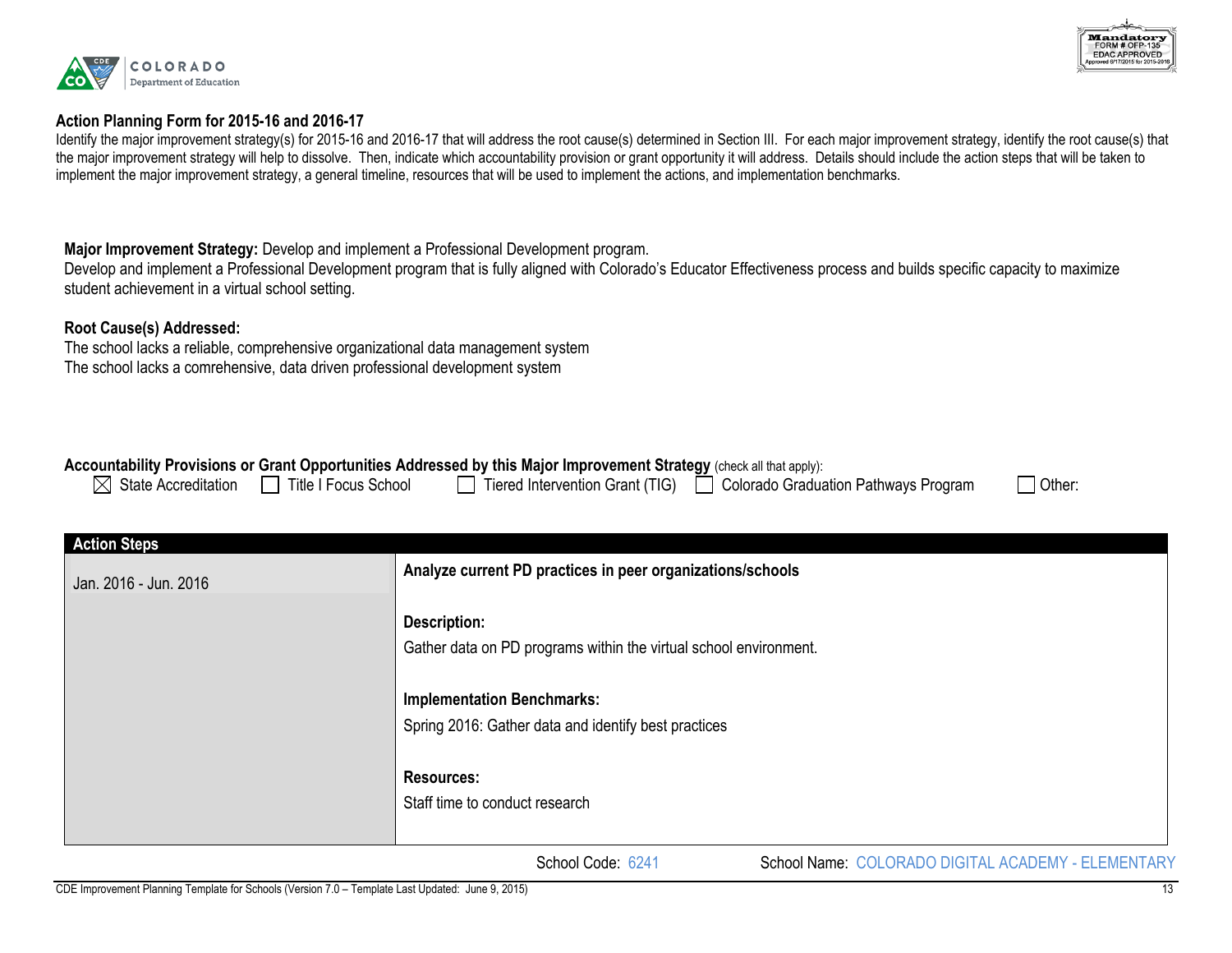



|                       | <b>Key Personnel:</b>                                                                                |
|-----------------------|------------------------------------------------------------------------------------------------------|
|                       | Principal and Asst Principal                                                                         |
|                       |                                                                                                      |
|                       | Status:                                                                                              |
|                       | In Progress                                                                                          |
| May. 2016 - May. 2016 | Develop a PD needs assessment                                                                        |
|                       | <b>Description:</b>                                                                                  |
|                       | Develop a needs assessment tool that is aligned with school expectations, goals and job descriptions |
|                       | <b>Implementation Benchmarks:</b>                                                                    |
|                       | Spring 2016: Create online survey tool                                                               |
|                       | Spring 2016: Administer survey to current staff                                                      |
|                       |                                                                                                      |
|                       | <b>Resources:</b>                                                                                    |
|                       | Staff time                                                                                           |
|                       |                                                                                                      |
|                       | <b>Key Personnel:</b>                                                                                |
|                       | Principal & Assistant Principal                                                                      |
|                       |                                                                                                      |
|                       | Status:                                                                                              |
|                       | Not Started                                                                                          |
| Jun. 2016 - Jul. 2016 | 2016/17 PD Plan                                                                                      |
|                       |                                                                                                      |
|                       | <b>Description:</b><br>Completed PD plan based on data and best practices                            |
|                       |                                                                                                      |
|                       | <b>Implementation Benchmarks:</b>                                                                    |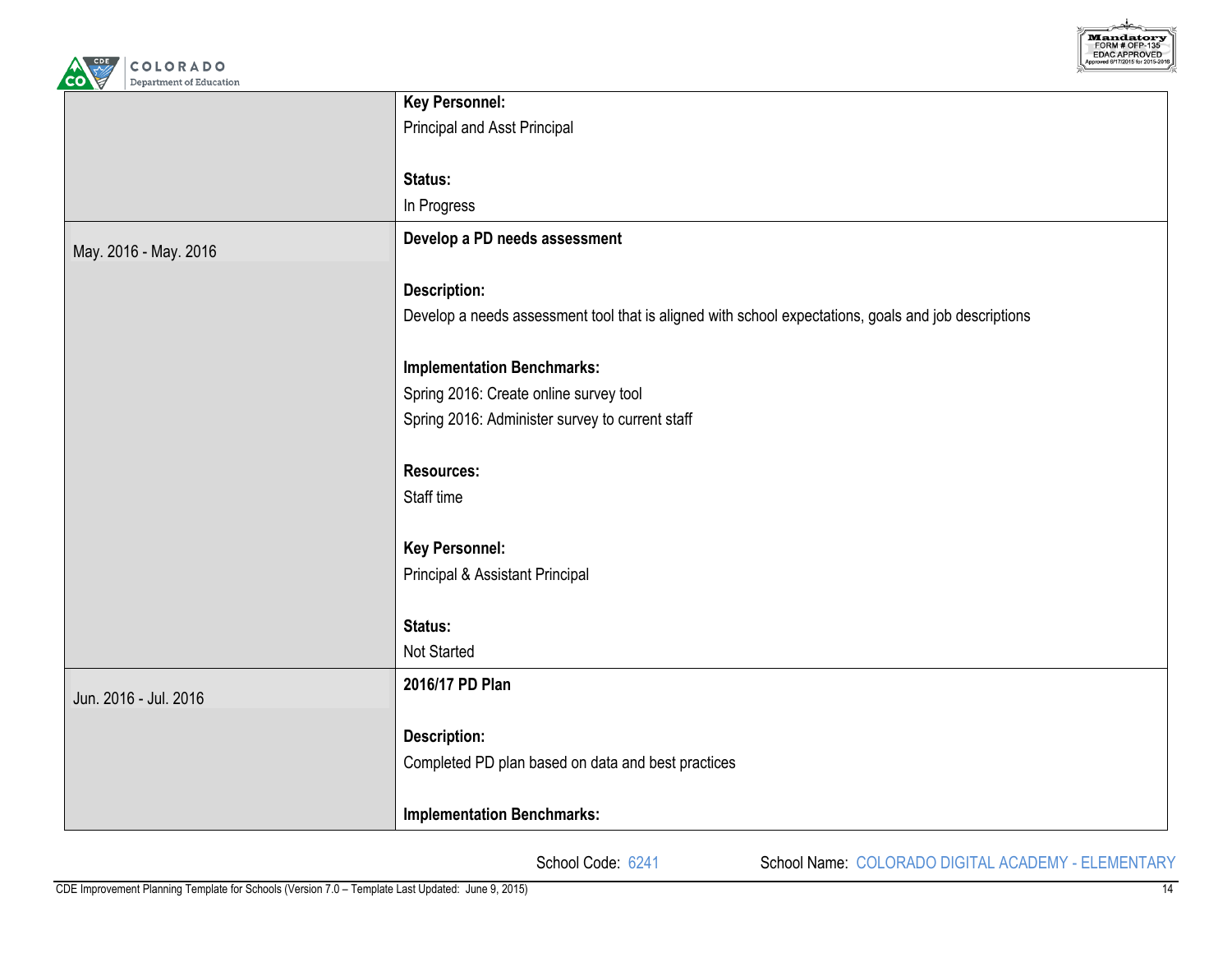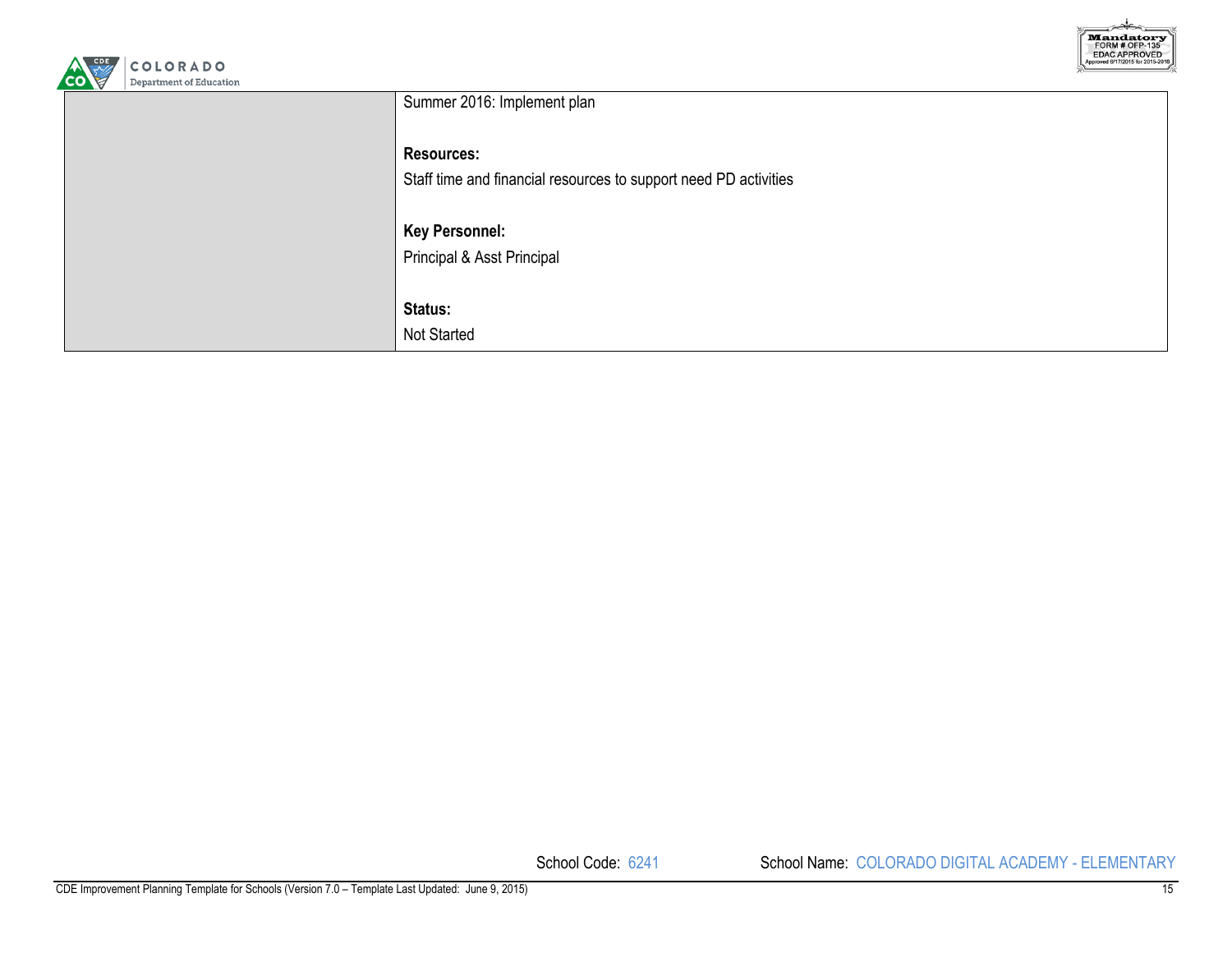



# **Major Improvement Strategy:** Create and implement a comprehensive school data management system.

Create and implement a comprehensive data management system that collects, manages and reports data on student achievement and organizational implementation.

# **Root Cause(s) Addressed:**

The school lacks a reliable, comprehensive organizational data management system The school lacks a comrehensive, data driven professional development system

### **Accountability Provisions or Grant Opportunities Addressed by this Major Improvement Strategy** (check all that apply):

| <u>.</u><br>.                   |     |
|---------------------------------|-----|
| $\boxtimes$ State Accreditation | ┌┐┐ |

Title I Focus School  $\Box$  Tiered Intervention Grant (TIG)  $\Box$  Colorado Graduation Pathways Program  $\Box$  Other:

| <b>Action Steps</b>   |                                                                         |
|-----------------------|-------------------------------------------------------------------------|
| Aug. 2015 - Feb. 2016 | Conduct a gap analysis of current system(s)                             |
|                       | Description:                                                            |
|                       | Gather gap analysis data on Power School, Buzz, InfoSnap                |
|                       | <b>Implementation Benchmarks:</b>                                       |
|                       | Fall 2015: Gather data                                                  |
|                       | Spring 2016: Report on analysis                                         |
|                       | Summer 2016: Integrate PD program with gaps (or acquire new system)     |
|                       | <b>Resources:</b>                                                       |
|                       | Staff time and financial resources                                      |
|                       | <b>Key Personnel:</b>                                                   |
|                       | Principal and Asst Principal                                            |
|                       | Status:                                                                 |
|                       | School Code: 6241<br>School Name: COLORADO DIGITAL ACADEMY - ELEMENTARY |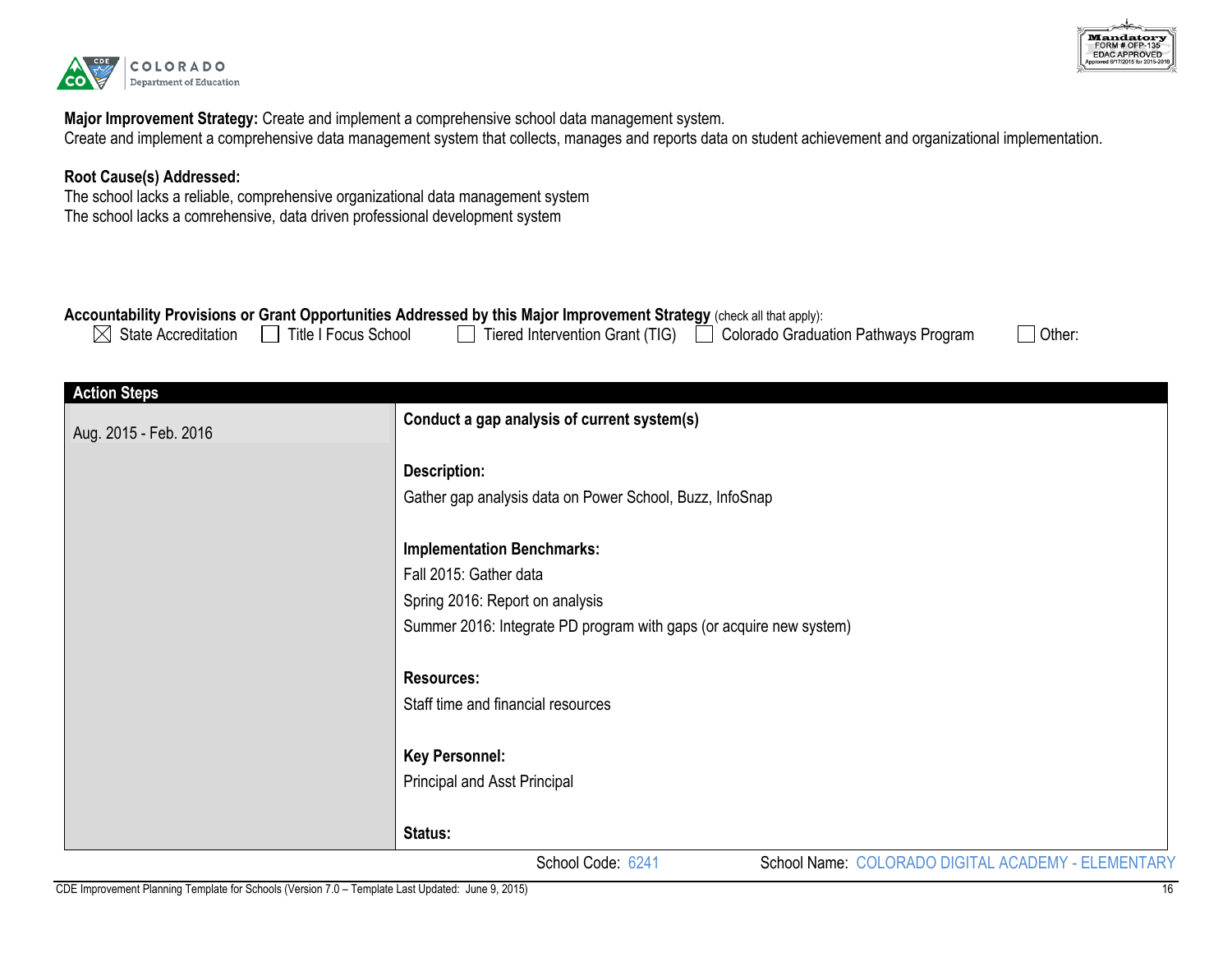



|                       | In Progress                                                                                                                                |
|-----------------------|--------------------------------------------------------------------------------------------------------------------------------------------|
| Jul. 2016 - Aug. 2016 | <b>Standardized reporting schedule</b>                                                                                                     |
|                       | <b>Description:</b>                                                                                                                        |
|                       | Create a standardized reporting schedule for distributing achievement data that teachers can use in PLC's and/or<br>instructional planning |
|                       | <b>Implementation Benchmarks:</b>                                                                                                          |
|                       | Summer 2016: Full implementation                                                                                                           |
|                       | <b>Resources:</b>                                                                                                                          |
|                       | Staff time and financial resources as possible                                                                                             |
|                       | <b>Key Personnel:</b>                                                                                                                      |
|                       | Principal & Asst Principal                                                                                                                 |
|                       | Status:                                                                                                                                    |
|                       | Not Started                                                                                                                                |